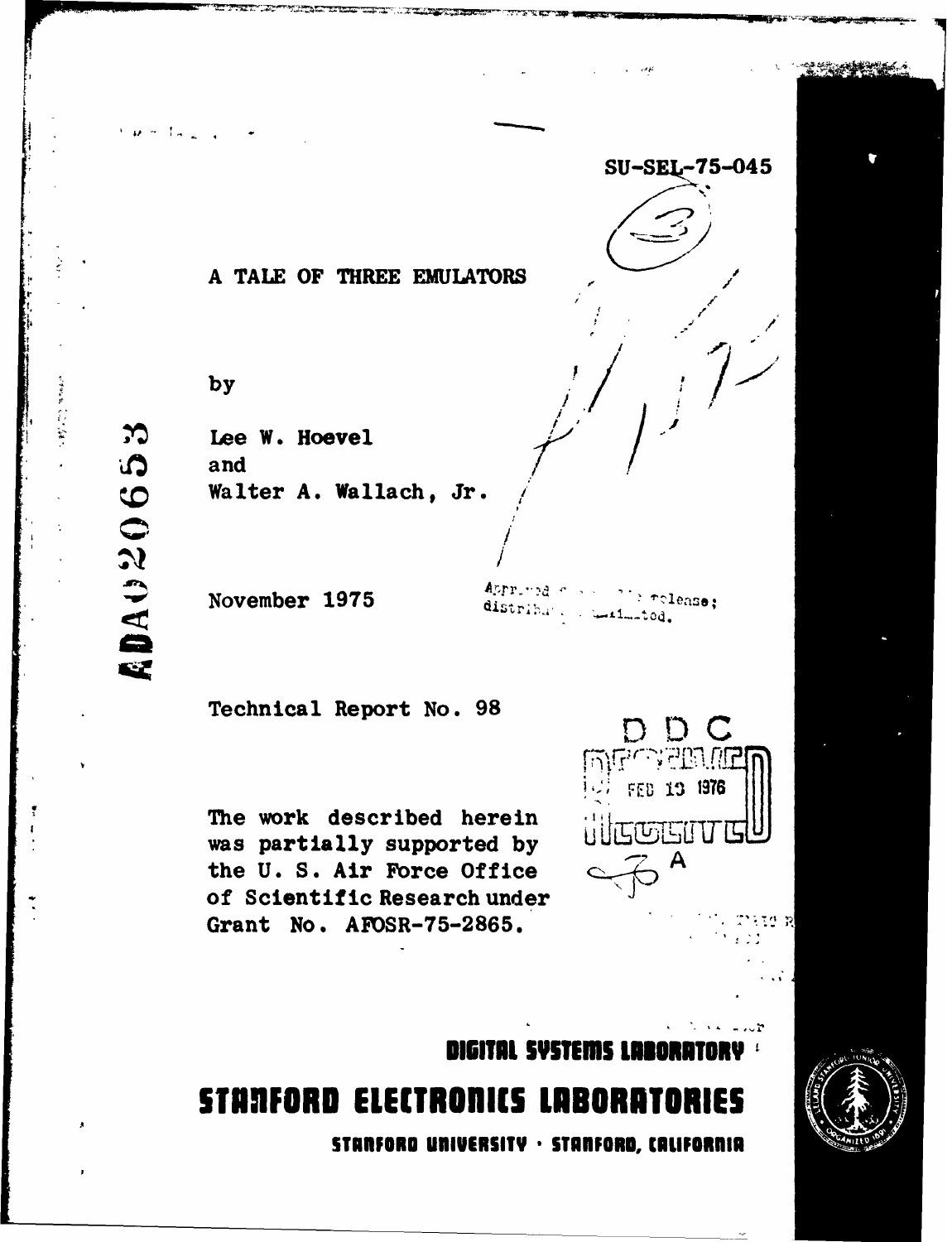**SO-SEL** 75-045

**TELERICHISCHE** 

**A TALE** OF THREE **EMULATORS**

エエジス

**, W** 

i.

**by**

Lee W. Hoevel and Walter **A.** Wallach, Jr.

November 1975

Technical Report No. **98**

**DICITAL SYSTEMS** LABORATORY **<sup>h</sup>** Stanford Electronics Laboratories Stanford University Stanford, California

| .                        |                                   |  |
|--------------------------|-----------------------------------|--|
| - 11                     | White Scribes                     |  |
| 7.,                      | <b>Butt</b> Sacres<br>◘           |  |
| <b>MINADIACO</b>         | ם                                 |  |
| <b>A PULLWARTON</b><br>× |                                   |  |
|                          |                                   |  |
|                          |                                   |  |
| Jγ<br>ï                  |                                   |  |
|                          | <b>DAIREMICK JEST COULD LOSSE</b> |  |
| Citt.                    | 开出 試 近后的尾                         |  |
|                          |                                   |  |
|                          |                                   |  |
|                          |                                   |  |
|                          |                                   |  |
|                          |                                   |  |

The work described herein was partially supported **by** the **U. S.** Air Force Office of Scientific Research under Grant no. **AFOSR-75-2865.**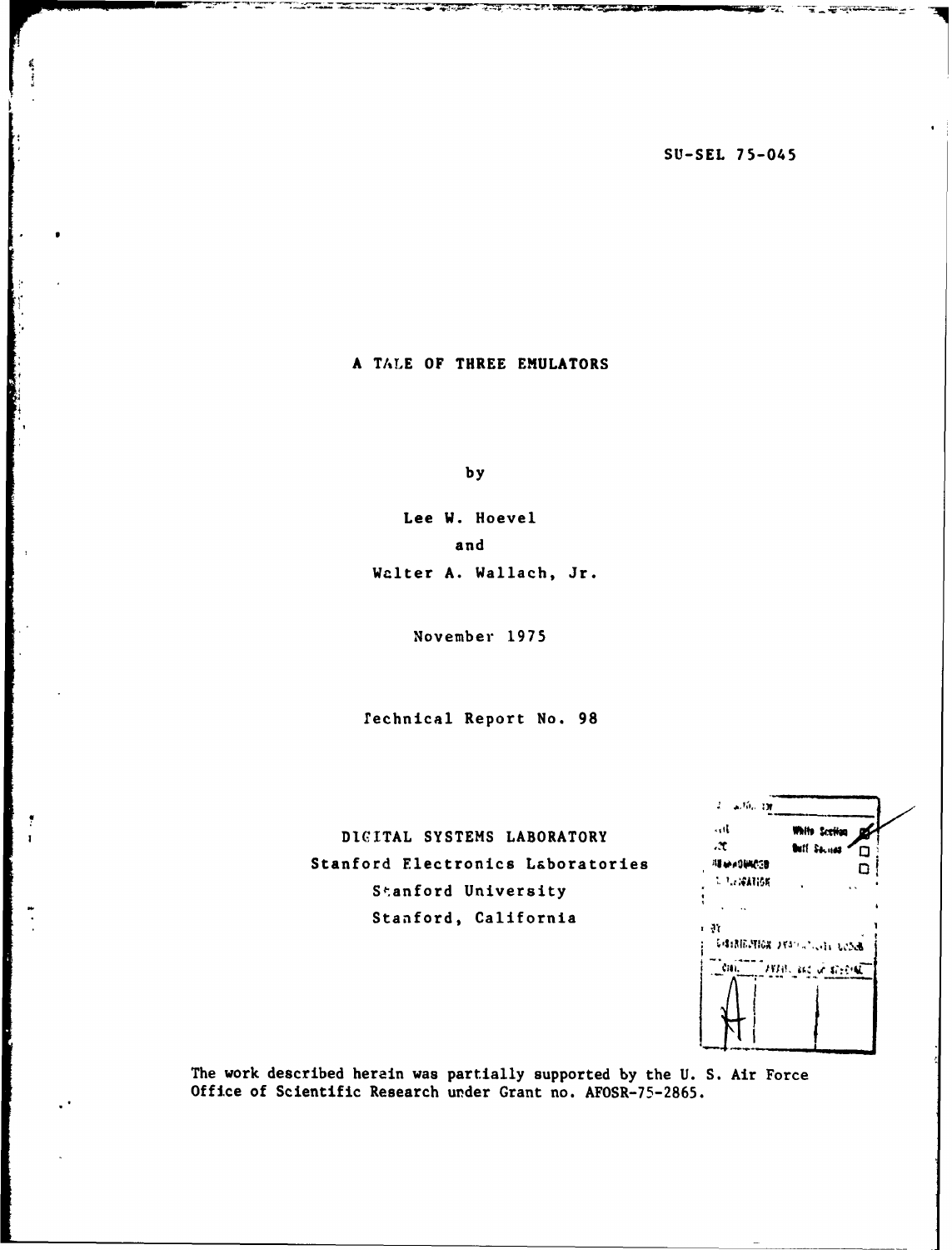Digital Systems Laboratory Stanford Electronics Laboratories

Technical Report No. **98**

November **1975**

**A TALE** OF THREE **EMULATORS**

**by**

Lee W. Hoevel and Walter **A.** Wallach, Jr.

#### ABSTRACT

This is **a** preliminary report on the development of emulator code for the Stanford ENMY.

Emulation is introduced as an interpretive computing technique. Various classes of emulation and their correlation to the image machine are presented.

Functional and structural overviews of three emulators for the Stanford EMMY are presented. These are IBM System/360; CRIL; and DELtran. Performance estimates are included for each of these systems.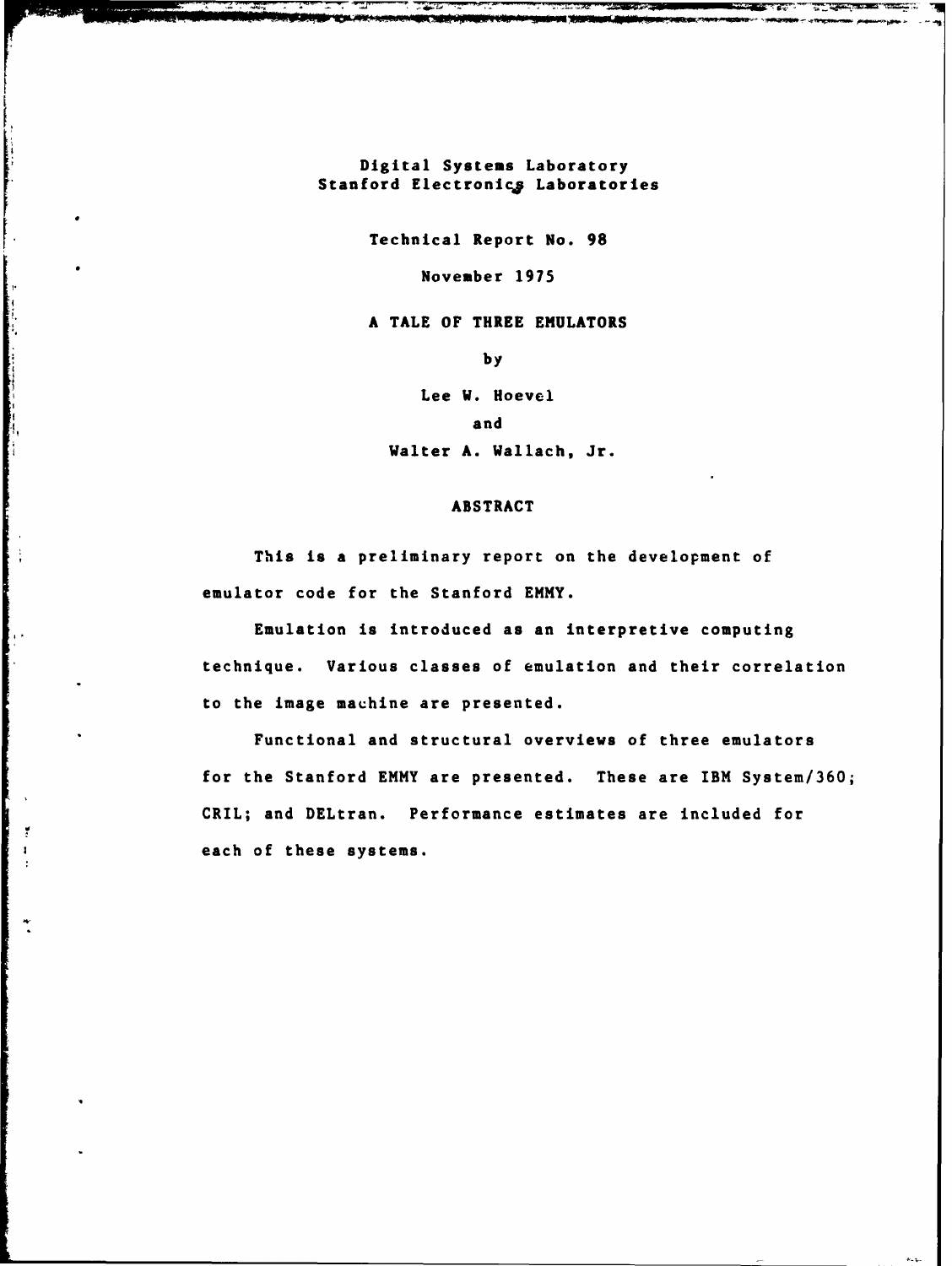## **CONTENTS**

 $\mathfrak{p}$  $\begin{aligned} \mathcal{L}_{\mathcal{A}}(\mathcal{A},\mathcal{A},\mathcal{A})=0\end{aligned}$ 

carnet success the Gallery

ļ **The Model of Street in Section** 

1,

 $\frac{1}{2}$ 

| <b>Basic Concepts</b>        | 1  |
|------------------------------|----|
| 360 Emulator                 | 2  |
| Introduction                 | 2  |
| Philosophy                   | 3  |
| Organization of Micro Memory | 4  |
| Operation                    | 6  |
| Coding & Testing             | 7  |
| CRIL Emulation               | 8  |
| Introduction                 | £. |
| Philosophy                   | 8  |
| Coding Techniques            | 9  |
| Performance                  | 10 |
| DELtran Emulator             | 10 |
| Introduction                 | 10 |
| Philosophy                   | 11 |
| Coding Techniques            | 11 |
| Performance                  | 12 |
| References                   | 13 |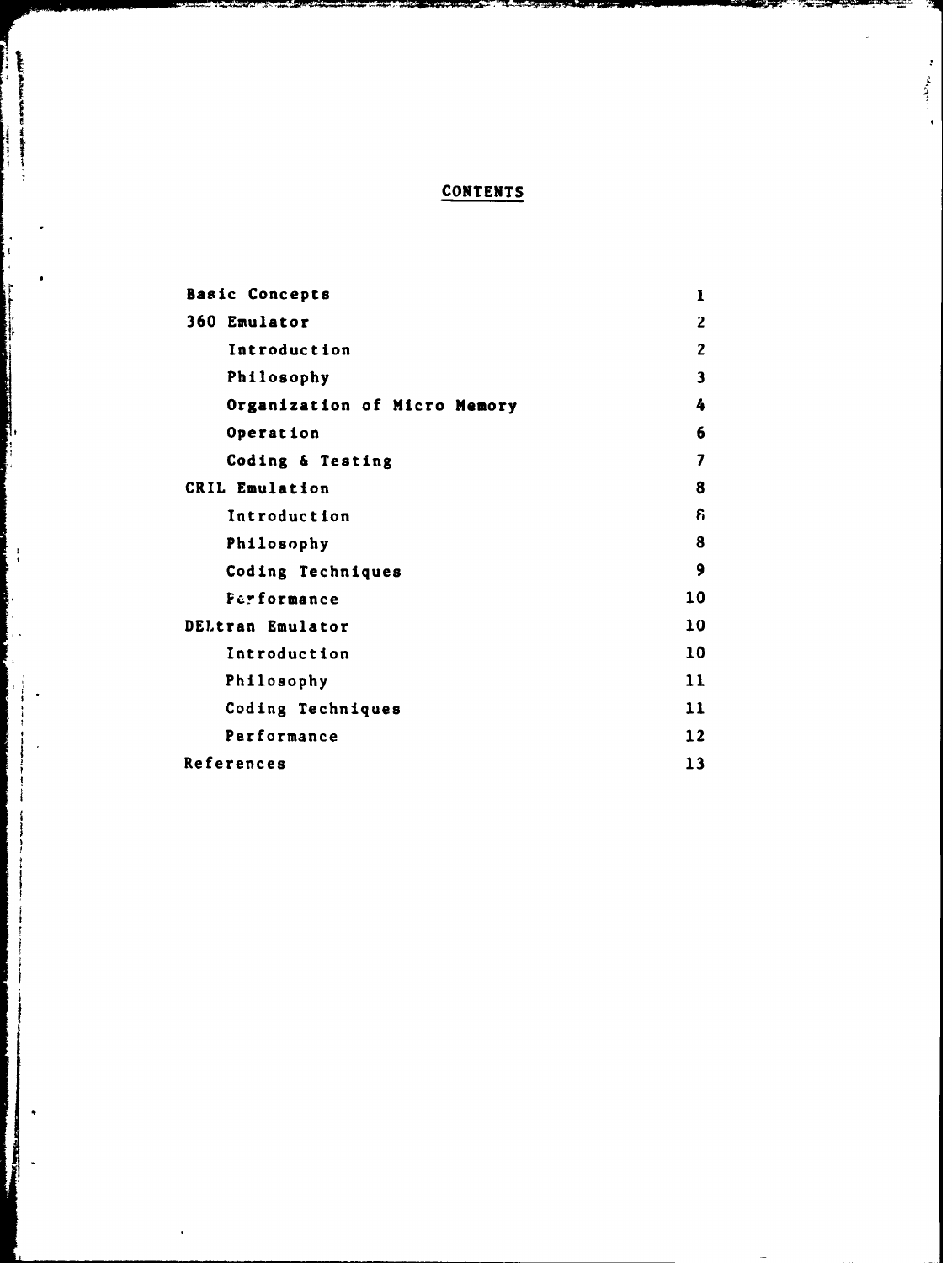#### **BASIC CONCEPTS**

"These are the best of timings, these are the worst of timings"

**THE TELESCOPE** 

This is a preliminary report on the general structure of various emulators for the Stanford EMMY. It is too early to provide firm space and time measurements (indeed, it may be that programs will have to be measured pragmatically to obtain solid engineering data); however, planning estimates are included.

Emulation is the implementation of an image machine **by** mapping the states of ttis image machine into substates of a given host machine (in this case, the Stanford EMMY), and then programming the host machine to perform state transitions over this substate as required **by** the image architecture. Three image architectures will be discussed:

- **1)** IBM System/360 **--** A general-purpose register-oriented image machine.
- 2) CRIL **-- A** Polish Suffix, stack-oriented image machine whose design is tuned to a specific source language.
- **3)** DELtran **--** An experimental "mixed" image machine combining many of the desirable features of both a stack-oriented and a registeroriented architecture.

The emulators described here are all "Class B" in terms of the following criterion:

- Class A -- transforms all image substates precisely as would a true image machine (i.e., duplicates failure modes).
- Class B -- transforms all image substates corresponding to "correct programs" as would a true image machine (i.e., may fail differently).
- Class **C** -- transforms a selected subset of image substates as would a true image machine.
- Class D -- transforms a selected subset of image substates in a manner such that the behavior of a true image machine could be predicted.

Class F -- bears little or no relation to a true image machine.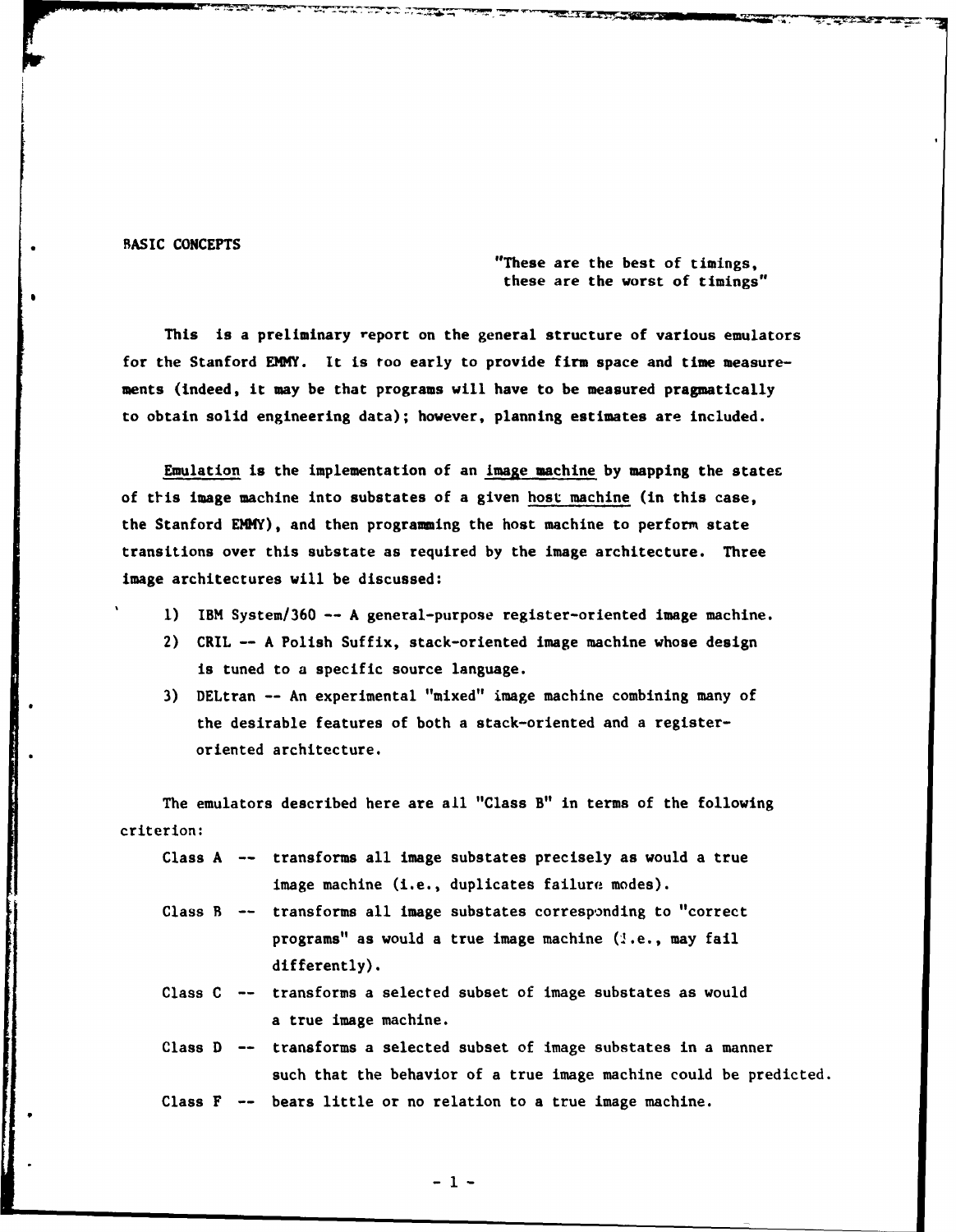This level precision is not actually required for the global purposes of the Stanford Emulation Laboratory. The final classification of these emulators may drop to Class **C,** or even Class **D,** when they are actually tested on a working **EMMY** host.

This report will be updated to reflect significant changes, additional data. and hard results as they become available. The substance of the work to date, however, should be useful in understanding **the** nature of emulator structure and planning specific, comparative experiments on the yet-to-be-realized EMPY lab system.

#### SYSTEM **360** EMULATOR

#### INTRODUCTION

This section describes a Class B **S/360** emulator for the Palyn **EIMY.** Based on EMlY **CPU** timing and the code developed thus far, performance should be approximately that of a model **50.** A timing **summary** is included in the appendix for both Model I and Model II control store.

The reader is assumed familiar with both the Palyn EMMY **[1],** the IBM System/360 **[31,** and the IBM **S/360** Model **50 [5].**

The emulator implements the **360** basic instruction set with certain extensions (available as options on certain **360** models).

- **1)** Address Specification Interrupts
	- no boundary restrictions are enforced since the memory controller performs all necessary alignment. Timing estimates assume optimal alignment.
- 2) Optional Features
	- **-** Storage protect not supported and storage key field of PSW ignored.
	- **-** Decimal feature not supported **-** decimal instruction will result in an operation specification exception. **0**
	- **-** Floating Point feature not supported at this time. Floating Point instruction will result in an operation specification exception.
	- **-** Extended Control and Dynamic Address Trans1:ion not supported.
- **3)** Internal Timer not supported. Main Storage locations X'50' thru X'52' have no special significance.

**-2-**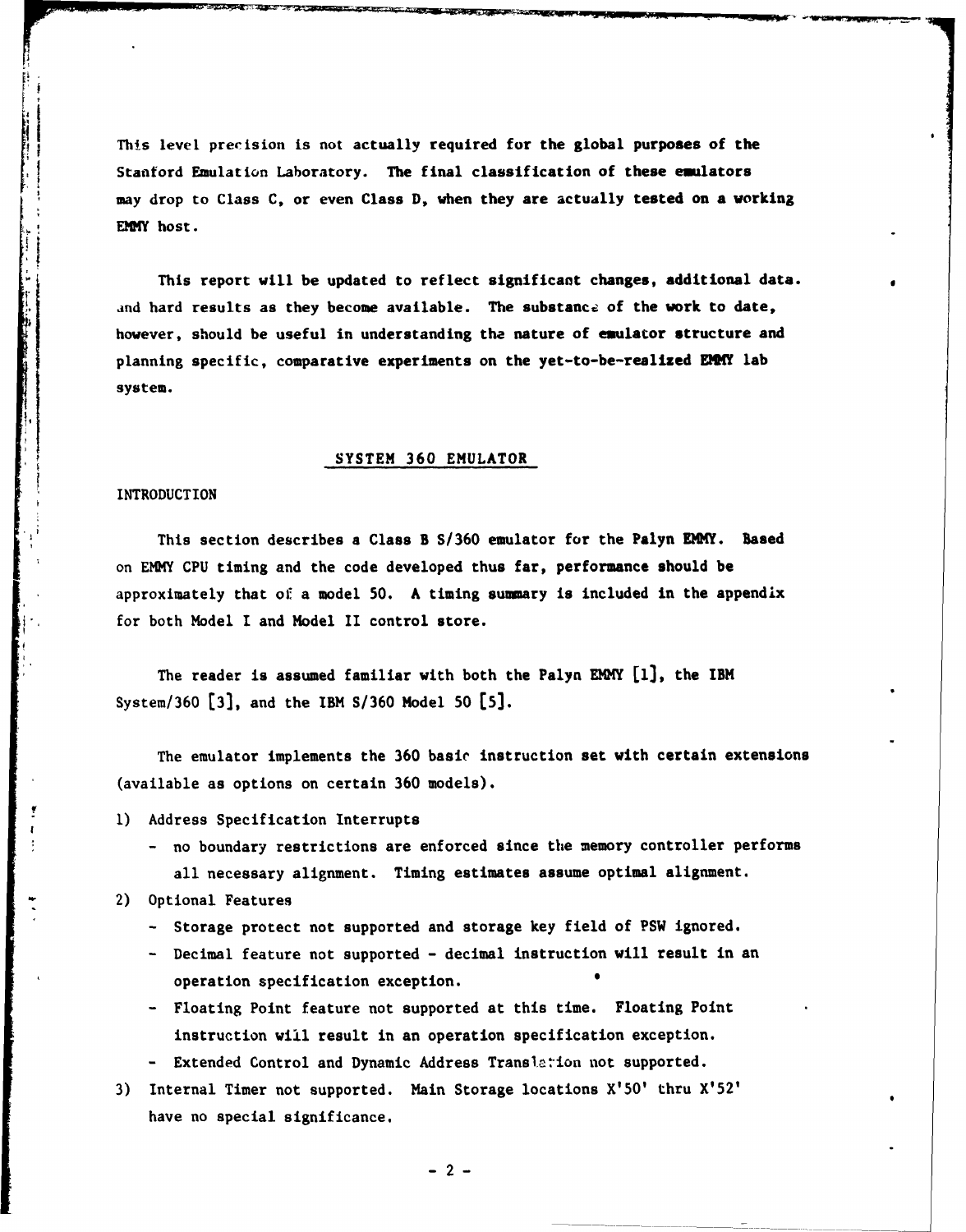4) Timing estimates are included for EMMY **CPU** with Model **I** and Model **II** Control Storage. In both cases, optimal Main Storage operand alignment is assumed.

Based on IBM studies [4], about 20 instructions account for **70%** of the instruction usage in **360** instruction streams. It was therefore decided that these instructions should be as fast as possible. **A** reasonable optimization of these and certain **V** instructions should result in Model **50** performance.

#### PHILOSOPHY

Ϊ.

Image instruction execution consists of three phases, Operation Decode **(DECODE),** Format Decode and Effective Address Calculation (EAxx), and Execution and Prefetch (OPxx). In addition, frequently used functions, such as condition code setting and exception testing for arithmetic operation, are handled **by** common routines. These appear in line for the RR-format instructions to allow these to achieve the fastest possible speed.

The five classes of **360** interrupts are handled **by** a comnon routine. This minimizes microstorage overhead.

**I/0** is handled in the same manner for both low and high speed devices. Initially, all **I/0** will be to the Data Point. As more devices are added to the bus, **I/O** can either be mapped **by** the emulator, or **by** the Datapoint. Handling of low speed devices may also be done on a word **by** word multiplexed basis, with the EMMY **CPU** acting as a channel (it may also be necessary to handle high speed devices this way).



**-3-**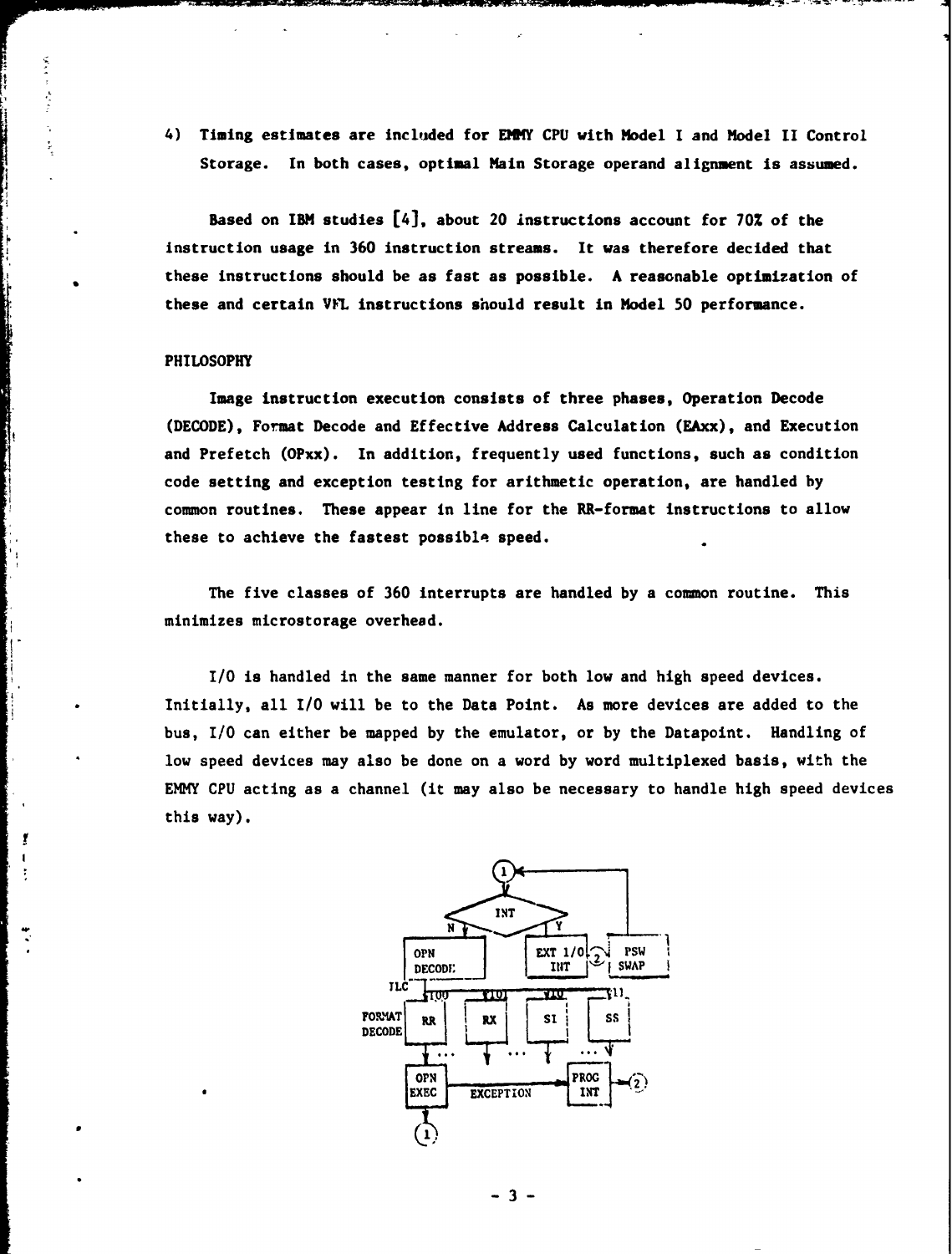As devices are added to the bus, it may well be desirable to implement device controllers around microprocessors, to allow some degree of device emulation with lower CPU overhead.

**Report Follows** 

#### ORGANIZATION OF MICROMEMORY

The first 16 words of Micromemory are the 16 general registers of 360 architecture. The next 8 words represent the 4 floating point registers (floating point is not yet implemented). The 360 PSW is stored in Micromemory in decoded format. The high order half remains as it appears in mainstorage upon retrieval. The low order half is parsed as follows:



| CUS CONTROL BYTE |             | <b>THE UISPECIFIED</b> | l H      |  | <b>ENTRY ANDRESS POINTER</b> |  |
|------------------|-------------|------------------------|----------|--|------------------------------|--|
|                  | 24 23 22 21 |                        | 16 15 14 |  |                              |  |

Initial BUS Control byte for Hain Store accesses

Potant 363 ILC unto cafied

must be zeros

Schantic Routine entry point  $0.11$ 

FIGURE 3. Semantic Pointcr

| lő words                      | 360 General Purpose Registers                   |
|-------------------------------|-------------------------------------------------|
| 8. wonds                      | 360 Floating Point Registers                    |
| $3 - w \times 35$             | Program Status Word (decoded)                   |
| 20 words                      | IPL and Inturrupt code                          |
| s.<br>words                   | Operation Decode                                |
| 40 words                      | FIGURE 4. Micromemory<br>Format Decode<br>Usage |
| 1.5 K words<br>$\blacksquare$ | Semantic Routines                               |
| $2 \times$ words              | unused                                          |
| 256 unede                     | <b>Consetir Pointars</b>                        |

 $4 -$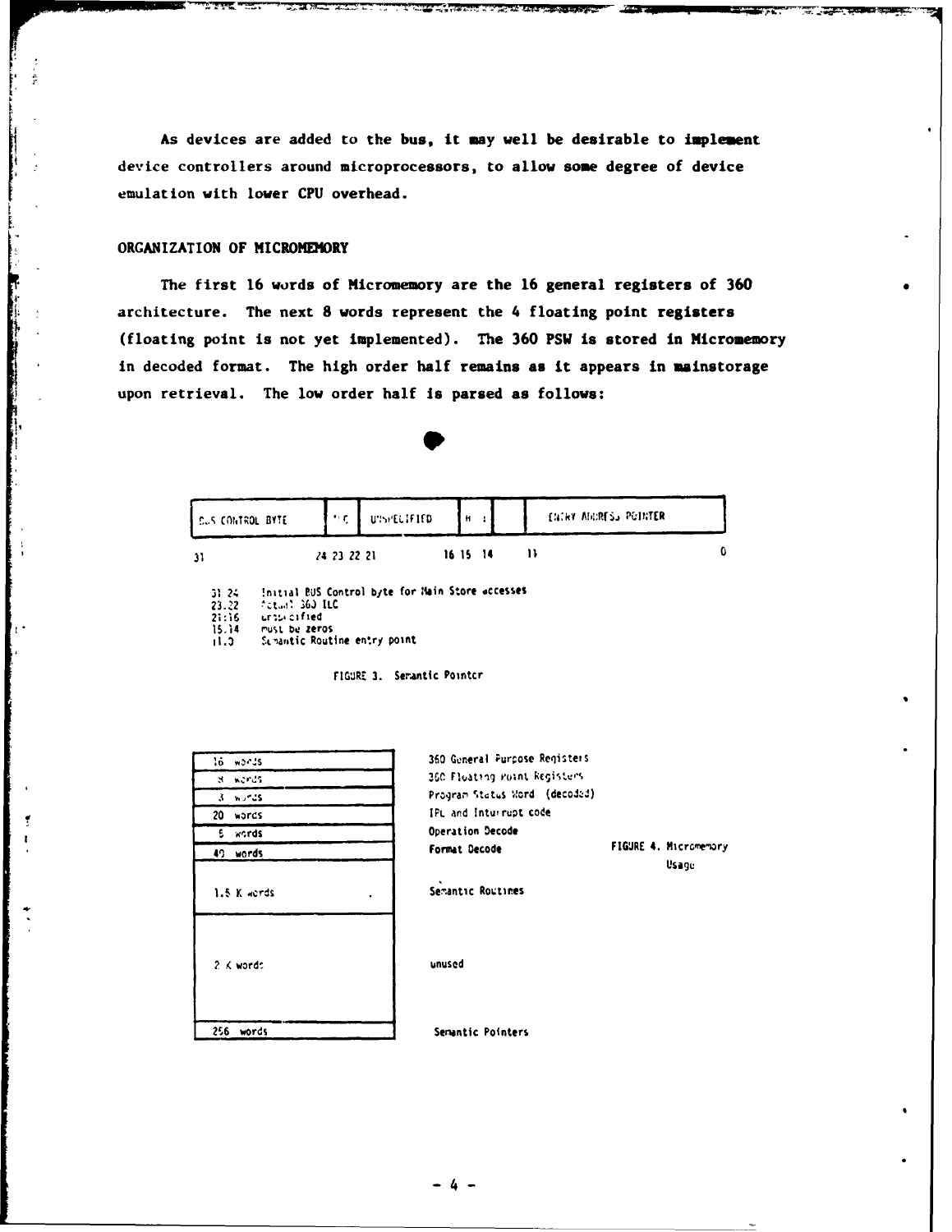Next Instruction Address--mainstorage address of the next target instruction in host register 1 (R1-PC).

تخصيص

A CANADA ANG PANGANA

**DESCRIPTION** 

*<u> Alexandria Controller (1999)</u>* 

360 condition code (CC) occupies its own word in micromemory, as does the Program Mask.

ILC is stored in host register  $\oint$  (R $\oint$ =MAR).

<u>o agreeme</u>

ದ ಪ

<u>تكھشتہ</u>

The high-order 256 words of control store contain pointers to the entry points of various execution routines. Bits 31-12 of these pointers are not used to address microstore, and may contain information pertinent to each specific execution sequence. The emulator code resides in the low-order part of the block of micromewory between these storage areas.

It is assumed that the image machine will be interrupted infrequently. Therefore, the extra overhead required to reformat the 360 PSW at each interruption is acceptable.



FIELDS IN MICROMEMORY

FIELDS IN REGISTERS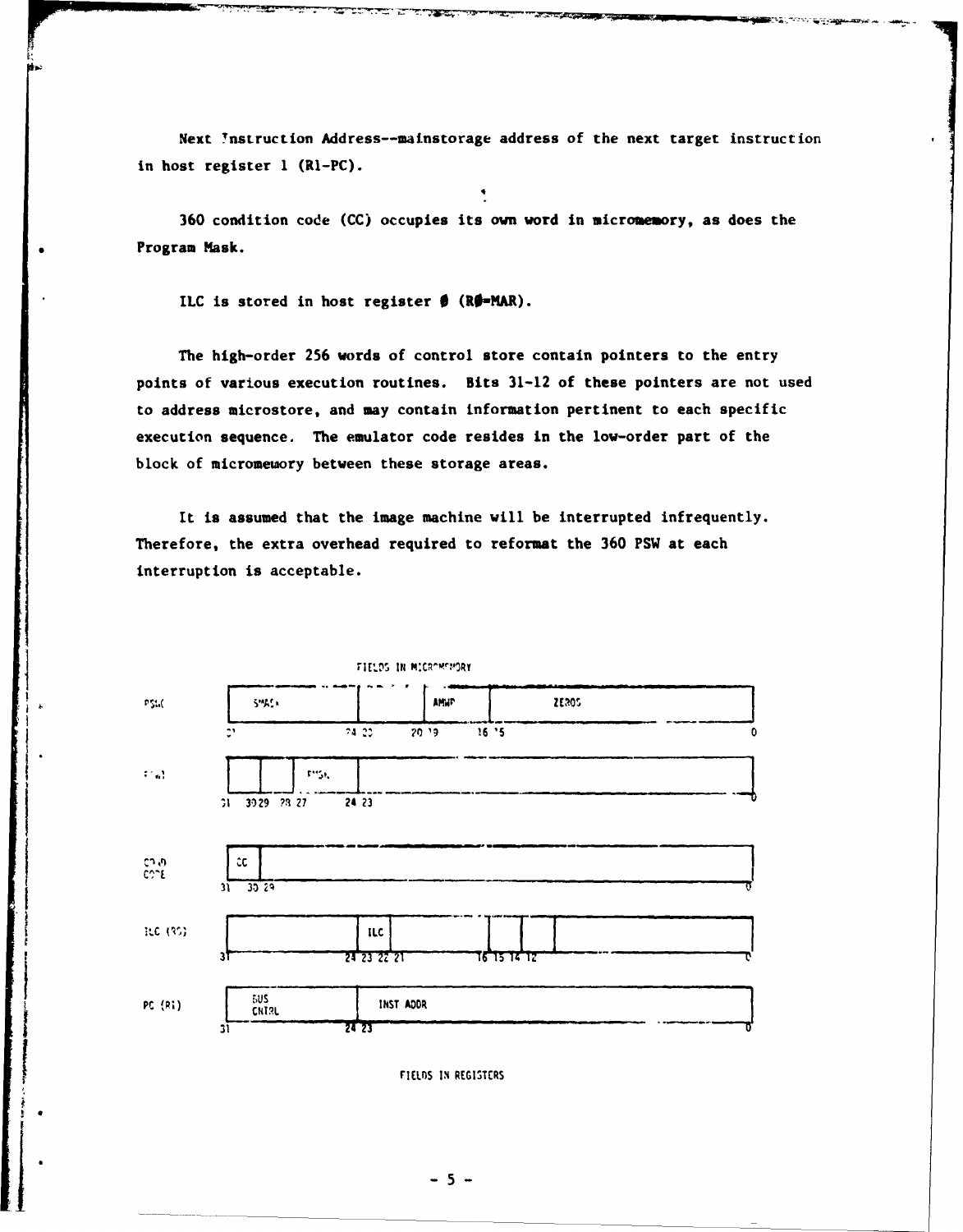#### OPEkATION

#### Instruction Prefetching:

Instructions are prefetched **by** the previous execution routine, thereby ensuring that instructions are immediately available to the Decode routine. **The** Conditional Branch instruction initially assumes no branch is to be taken, and prefetches the next sequential instruction upon entry to the execution routine. The branch target instruction is then prefetched. In this way, if it is determined that a branch should be taken, the penalty will be minimized.

**Bandary Corp.** 

The Decode routine performs two levels of operation decoding as well as initial parse of the **360** instruction. The first decode is that of the instruction length code. This is used as an increment to a 4-element transfer vector table. In this way, the proper routine to parse the instruction, update program counter, and calculate addresses will be selected. (Actually, the final entry of this table in the actual RR format decode routine, thus eliminating **a** branch and speeding the decode of this class of instruction.)

The second level of decode involves the selection of semantic pointer to the execution entry point from microstore. These pointers are stored in the high order 256 words of microstore. Since only the low order 12 bits of these pointers are actually used to address microstore, the remainder can contain special information pertinent to each specific instruction execution, such as actual instruction length code and memory control bytes. Loading of the host MAR with this pointer sets the I-codes. The actual ILC for each instruction is set in this way.

Format decoding proceeds with as much generality as possible. This requires some functions to be repeated in several execution sequences, however, the simplification of the decoding process seems a worthwhile tradeoff. Predefined holding registers contain pertinent portions of the parsed and decoded **360** instruction. Exit from the Format Decode is a register transfer to  $R\emptyset$ , the micro control register.

An interesting tradeoff was made in the RR format decode. A **500** ns reduction in execution time (4.3 **ns** to **3.8** ns) was achieved **by** doing a partial

**-6-**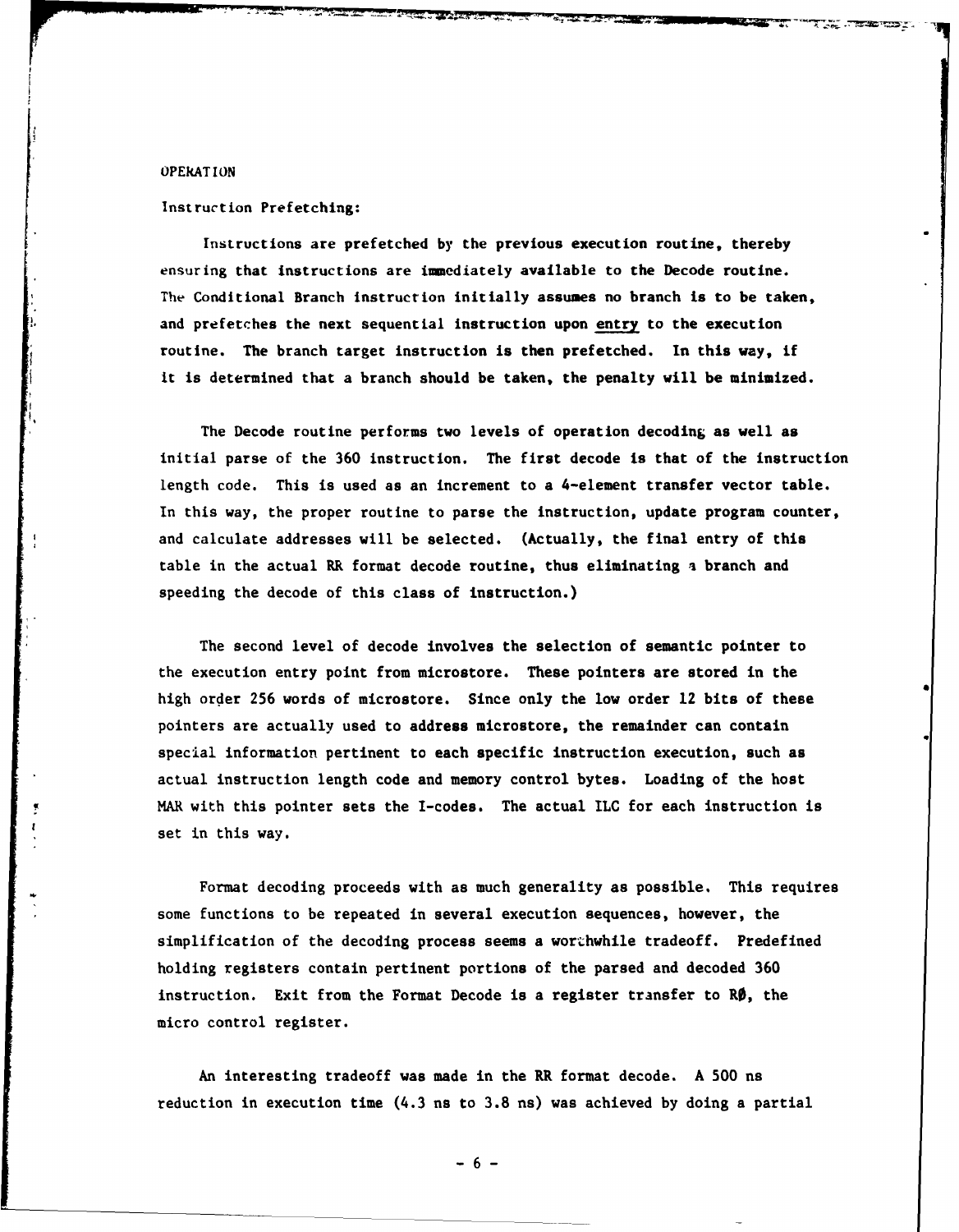decode in the RR decode routine. Parsing and Program Counter updating is complemented in the execution routine. This is done utilizing unused portions of already existing microinstructions in the execution code, resulting in a size reduction as well as the above mentioned speed increase. The same technique could not effectively be employed in other decode sequences.

Upon entry to the execution routine, a holding register still contains the semantic pointer word. In addition, the I-codes of RØ have been loaded with the information in bits **21-16** of the semantic pointer. Useful information from the holding register is usually retrieved imnediately, and this register used as a scratch in the execution sequence.

Again, execution will include a prefetch of the next target instruction.

#### **CODING AND TESTING**

#### Performance

Sample code for the Decode, Format Decode and certain representative instructions has been developed. Performance estimates, for a **CPU** with Model II control store and no overlap or concurrency, indicates approximately Model **50** execution speed. The RR Format instructions are equivalent; AR instruction takes about **3.18** us, while a model **50** required 3.75 us. Rx format instructions are also somewhat slower; an **Add** Word required **6.30** us, while the model **50** requires **5.50** us. **SS** format instructions are significantly faster than Model **50,** however.

Testing of the routines will consist of walking through each routine as it is coded to ensure the proper information is available at the proper times. In addition, individual segments of code will be tested on the machine for proper information transfer. Testing of the integrated Emulator will consist of the running of Benchmark software, significantly the **PL360** monitor subsystem developed **by** McClure.

**-7-**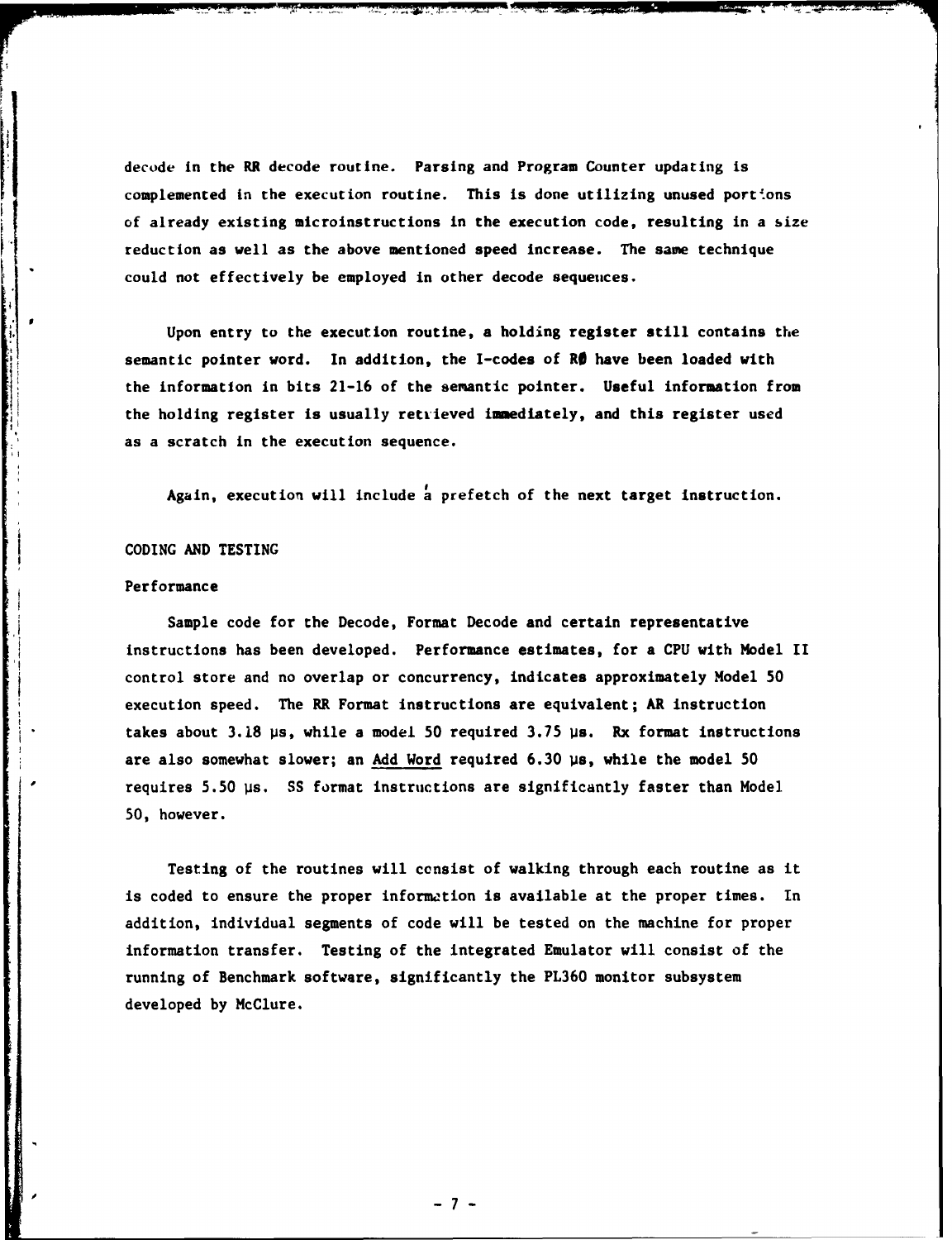#### CRIL EMULATOR

#### **INTRODUCTION**

CRIL is an intermediate, executable text developed **by ICL** for the CORAL source language and existing line of **ICL** microprogrammable hosts. The CRIL Image machine contains a dynamic evaluation stack (up to **17** elements deep) and **8** data sector base registers. Its machine language manipulates these resources directly, and is organized along the lines of a Polish Suffix notation.

Instructions are of varying length, and more than one instruction may be packed into a single word of program store. Instructions are packed from rightto-left (least significant bits on the right with respect to the normal order of execution. Fields within an instruction are ordered right-to-left with respect to the normal sequence of interpretation. Each instruction explicitly indicates whether the next instruction is to be Fetched from a new word in program store (Fetch mode), or is contained in the Currently obtained program word (Continue mode).

The first instruction in a program word begins six bits in from the right (least significant) end of the word. Bits from other packed instructions may wrap around the left (most significant ) end of the instruction word into these six low-order bit positions.

Finally, there are a number of error conditions which must be checked for when the CRIL machine is running in a special "Debug-Trace" mode. These conditions are transparent, however, when running in a normal "Production" mode. In terms of our classification of emulators, then, the CRIL machine can be run in a Class **A** or Class B mode.

#### PHILOSOPHY

Image machine instruction execution proceeds in three phases: Operation Decode, Operation Execution, Next Instruction Fetch. The fetch of the next instruction is included, rather than the fetch of the current instruction, due to the nature of the CRIL sequencing rules. Since EPIY lacks a right-circular shift, it was necessary to convert the circular CRIL decode rules into logical right shift rules. The emulator nucleus developed so far depends on the following assumptions:

**-8-**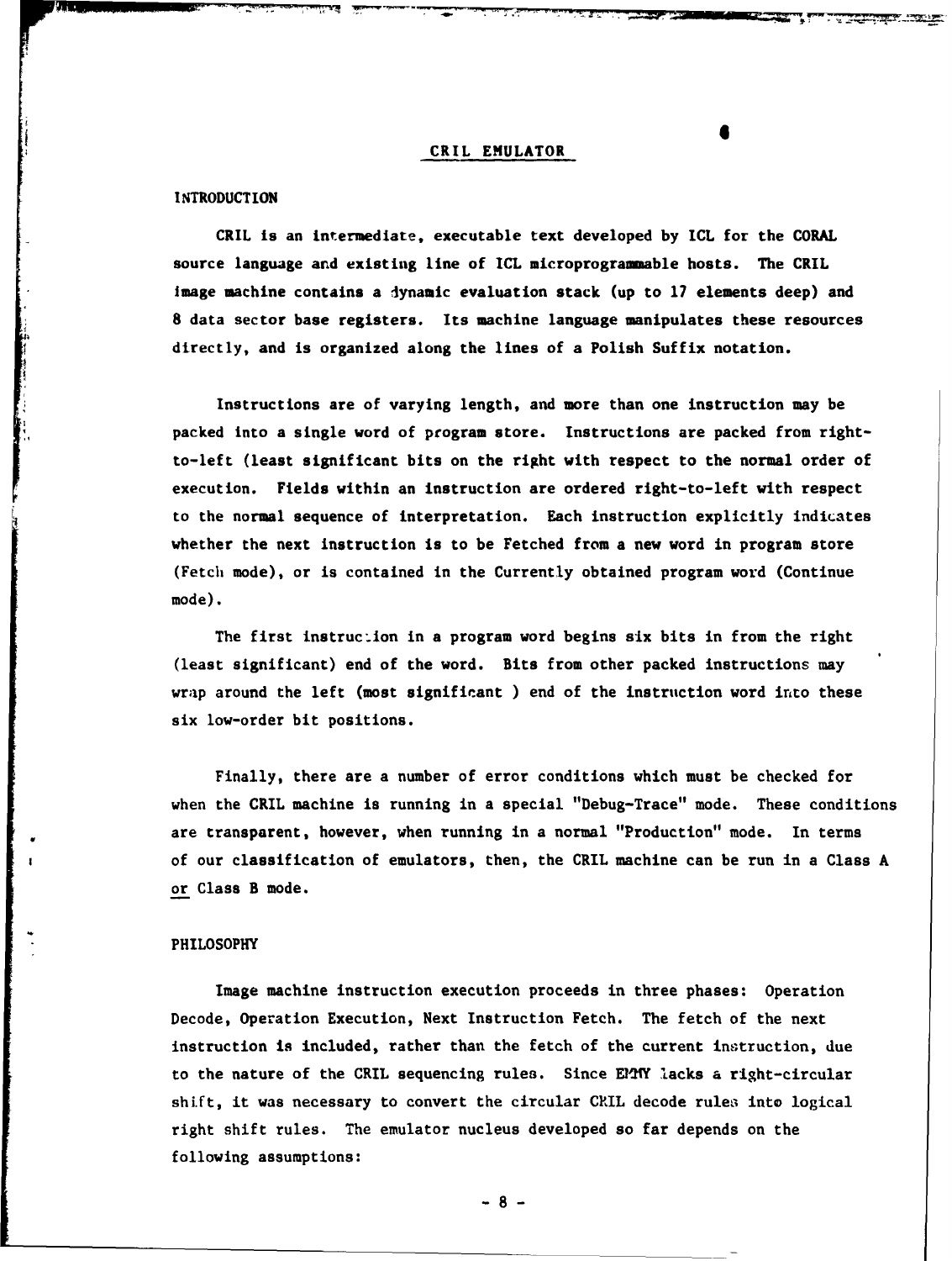- **1)** No program word is so packed that either:
	- a) cyclic looping occurs within the word (i.e., all of the instructions in the word are Continue-mode, in which case a non-terminating loop will result since every CRIL instruction capable of modifying the Program Counter is Fetch mode).
- or
- b) any bit is used as part of the encoding of more than one instruction (i.e., instructions do not "overlap").

2) All bits not part of an instruction encoding (i.e., "unused") are low (zero).

**3)** Only Class B emulation (Production mode) is required.

#### STORAGE ORGANIZATION

All internal CRIL resources are mapped into EMMY's Micro Store as indicated in the table below:

| <b>CRIL Resource</b>               | EMMY Resource           |  |  |
|------------------------------------|-------------------------|--|--|
| (8)<br><b>Addressing Registers</b> | Micro Store, words 0:7  |  |  |
| (17) Evaluation Stack cells        | Micro Store, words 8:24 |  |  |
| Top-Of-Stack Pointer               | Micro Register 7        |  |  |
| Ra operand                         | Micro Register 4        |  |  |
| Rb operand                         | Micro Register 5        |  |  |
| Program Counter                    | Micro Register 1        |  |  |
| Instruction Register               | Micro Register 3        |  |  |

Additionally, Micro Register 2 is used for general indexing during all phases of instruction execution, and Micro Register 6 is used as a "Pre-Fetch" all for the next image program word.

#### CODING TECHNIQUES

Since CRIL instruction fields are interpreted naturally from right-to-left, beginning six bits from the low order position of an instruction word, each Fetch cycle starts by:

- **1)** Moving the program word containing the current stream of CRIL instructions into the image instruction register (IR) while fetching the next program word into the prefetch register (PF) and updating the program counter register **(PC).**
- 2) Duplicating this program word in the indexing register (XR) adjacent to the instruction register (IR).
- **3)** Right aligning the low order bit of the first CRIL instruction in the current program word by using a shift left (double) to simulate a shift right circular (single).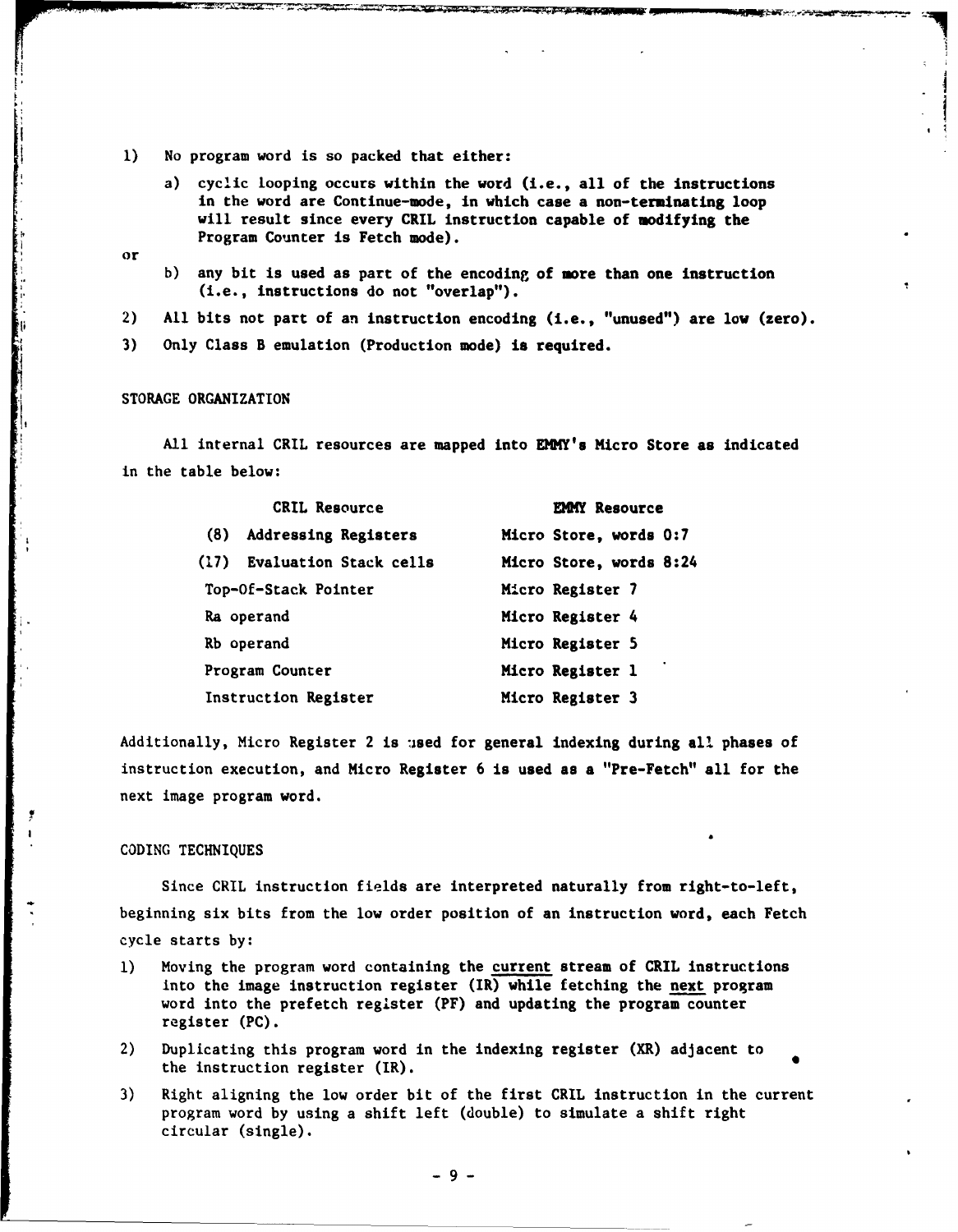Each n-bit field extraction is subsequently achieved **by:**

- **1)** Isolating the low-order n bits of the instruction register using either an EMY Extract or And instruction.
- 2) Shifting the instruction register right (single) n bits.

Operation decode consists of a field extraction followed **by** a relative branch forward **by** the value of the field.

#### **PERFORMANCE**

The entire emulator, including **I/0,** should fit easily into the available 4K Micro Store. Typical execution times for "simple" operations range from **3** to 6 ps on the Stanford EMMY  $(1.t-2.5 \text{ on a production EMM}^2)$ . This is certainly costeffective in comparison **to** existing CRIL emulators which run at **15-30** ps per instruction and require more costly host support. Exact instruction timings, as well as a preliminary version of the emulator itself may be found in **[6].**

#### DELtran EMULATOR

#### **INTRODUCTION**

DELtran is an intermediate, executable text language developed specifically for evaluating BASIC FORTRAN on the Stanford EMY. Its design follows the general precepts set forth in **[7].** The DELtran image machine contains a dynamic evaluation stack (number of elements memory-limited), and a program-dependent number of Randomly Accessable "register" cells. Each of these storage resources can be manipulated directly by DELtran instructions.

Instruction units are of varying lengths, and more than one instruction can be packed into a single word. Also, instruction units can extend across program word boundaries, although the individual syllables of which they are constructed must lie entirely within a single word (note: an n-bit syllable with m trailing zero's may be packed into the low order n-m bits of a program word).

RAM cells are accessed indirectly through a table of dynamic descriptions (or SCOPE), and may refer **to** either scalar or array variables. Parameter-passing is achieved by coping dynamic descriptors for the actual arguments into the space reserved for the dynamic descriptors for the formats (e.g., a true call-by-reference).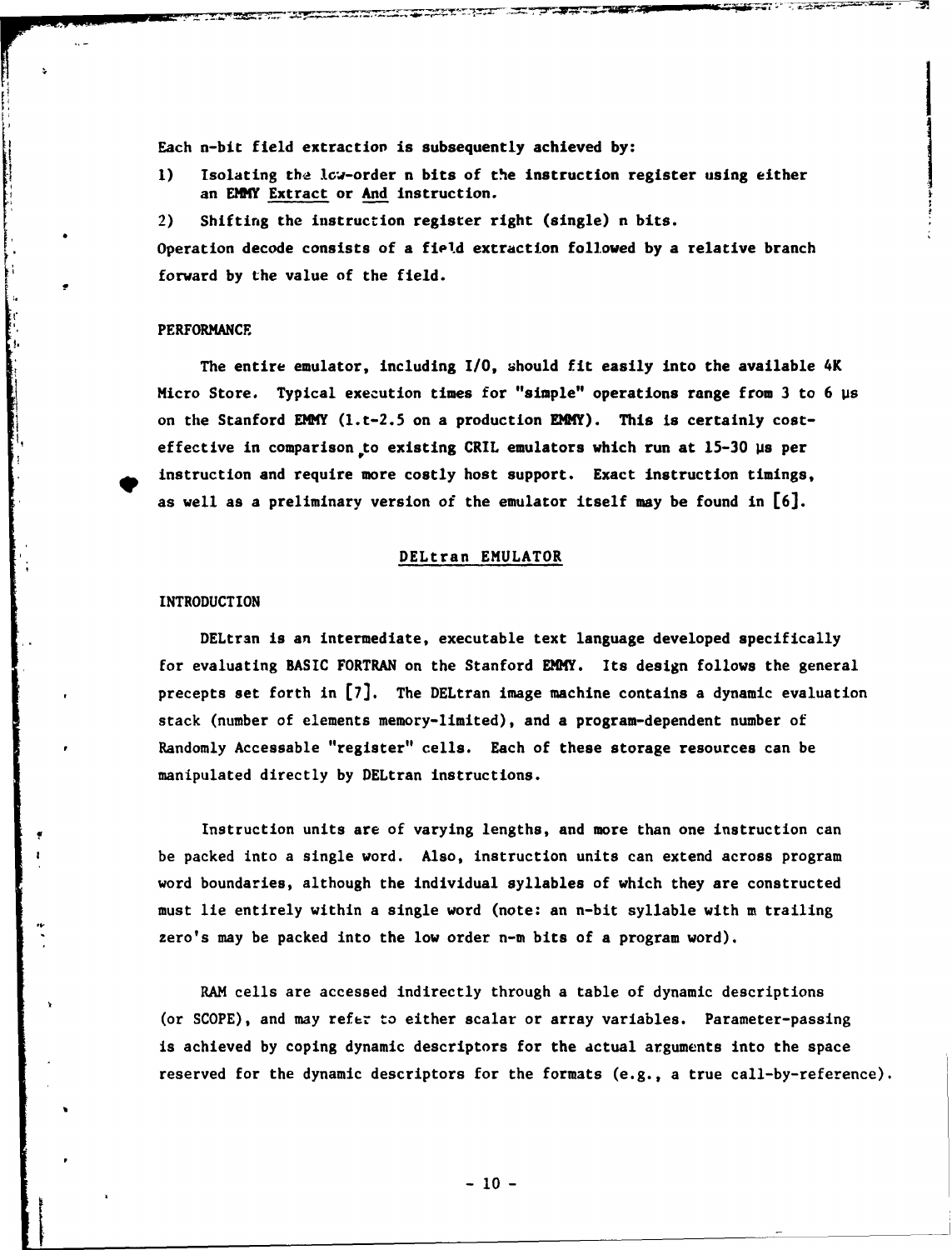#### PHILOSOPHY

The execution of a typical DELtran instruction unit takes place in three phases:

- **1)** Lead Syllables parse/decode--during this phase, the general type and lexical format of an instruction are determined;
- 2) Reference Syllable parse/decode--during this phase, the actual operands of an instruction unit are recognized and a "standard interface" established for the next phase;
- **3)** Operator Syllable parse/decode/execute--during this phase, the image machine state is transformed according to the DELtran operator specified **by** that instruction and the dynamic values in the interface established **by** the previous phase.

DELtran syllables are encoded so that the zero-value means "fetch a new program word" and frequently-used interpretations are assigned codes with trailing zeros. This promotes efficient packing of syllables into program words.

DELtran resources map into the host machine as follows:

| DELtran Resource            | <b>EMMY Resource</b>                                                      |
|-----------------------------|---------------------------------------------------------------------------|
| Evaluation Stack cells      | Micro Store; anchored at high end,<br>grows toward low end.               |
| Dynamic descriptors (Scope) | Micro Store; anchored just above<br>emulator code, grows toward high end. |
| Top-Of-Stack pointer        | Micro Register 1                                                          |
| Current Program Word        | Micro Register 3                                                          |
| Operand 1 Value (p)         | Micro Register 4                                                          |
| Operand 2 Value (q)         | Micro Register 5                                                          |
| Result Location (r)         | Micro Register 6                                                          |
| Addressing State (s)        | Micro Register 7                                                          |
| Program Counter             | Micro Store, word 0                                                       |

Additionally, Micro Register 2 is used for general indexing operations, and Micro Register **7** contains auxiliary DELtran State information.

**COD,.NG TECHNIQUES**

**A** double-shift left operation is used to move the next syllabel in a DELtran instruction stream from the Current Program Word into the indexing register. Reference Syllables are then checked for validity **by** decrementing the index register and testing for a negative value (it will be positive or zero unless the syllable value was zero originally). **If** the resulting value is equal to minus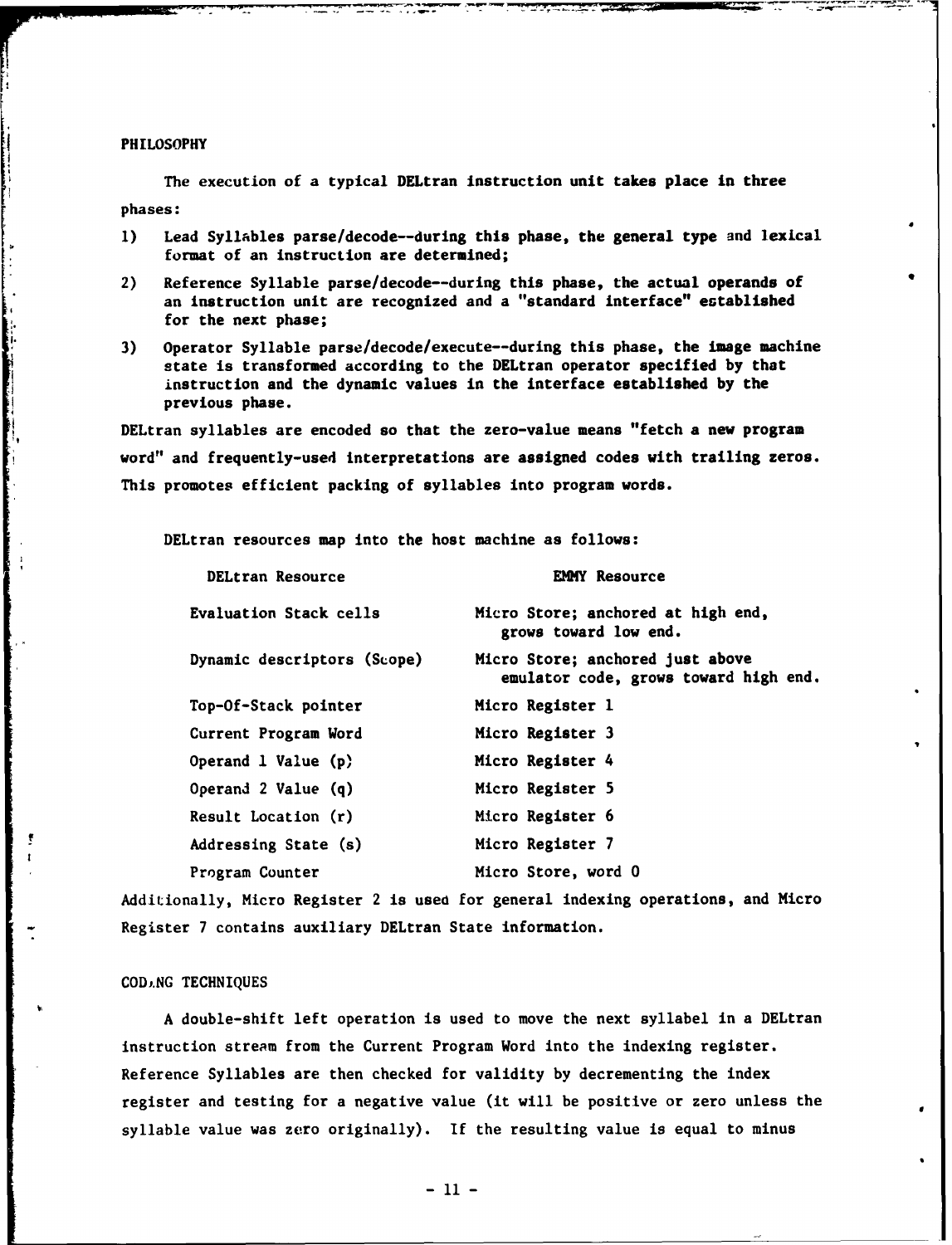one, a new program word is fetched, and the entire operation repeated. Semantic Syllables are checked for zero-value through indexing into a "jump table", each element of which is an entry point into the coutine for the code corresponding to the **offset of** the element. In this case, the zeroth element in the table is the entry point to a routine which fetches a new program word.

#### PERFORMANCE

The basic emulator, excluding the evaluation stack **and** Scope areas, will require less than **800** words of Micro Store. Allowing 1.2K words for dynamic data, the emulator should require about 2K words. Typical instruction units will execute in 6 to 10 µs, however, this does not indicate the comparative performance of DELtran to **360** machine code. To perform a comparative analysis the ratio of DELtran instcuction units to **360** instructions, as generated **by** a **BASIC** FORTRAN compiler, must be taken into consideration. Preliminary estimates based on very small fragments show that one DELtran instruction unit is worth at least **3** or **7 360** instructions (functional surrogate fragment), and possibly **8** to **10 360** instructions (process control surrogate fragment).

On a "production" EMMY, with a **100** ns Micro Store and **30** ns internal cycle, the DELtran machine would execute instruction units in 4 to 7 µs. If an additional one or two Micro Registers were available, this would drop to **2.5** to **5** us.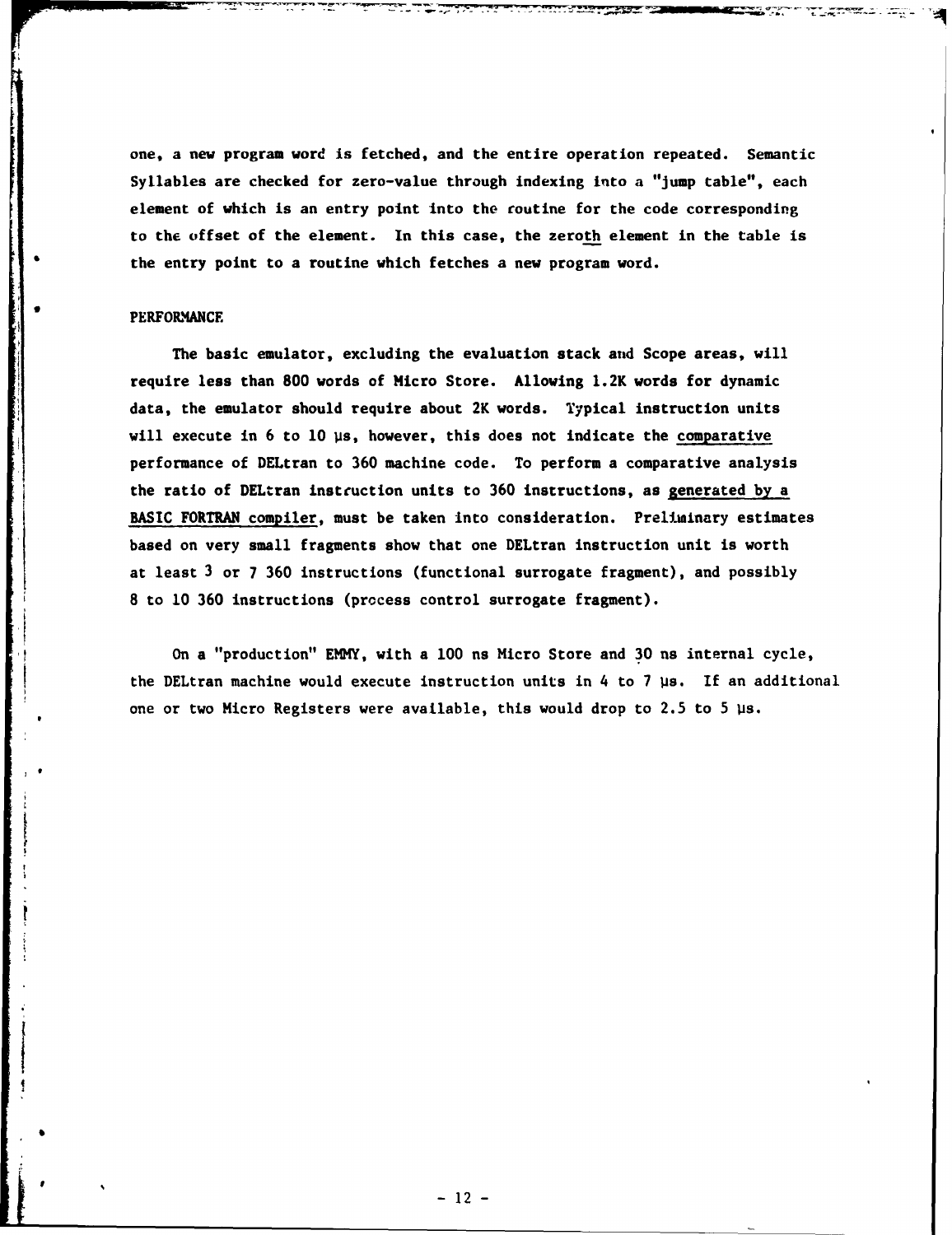#### **REFERENCES**

- 1. Neuhauser, Charles, "An Emulation Oriented, Dynamic Microprogratmable Processor (Version **3)",** Stanford Electronics Laboratory Technical Note **#65,** October **1975.**
- 2. Neuhauser, Charles, An Emulation Oriented, Dynamic Microprogrammable Processor Version **II,** Hopkins Computer Report #281, Johns Hopkins University, Baltimore, MD.
- **3.** IBM, IBM System/360 Principles of Operation, Order No. **GA22-6821-8,** November **1970.**
- 4. Connors, W.D., Mercer, **U.S.** and Sorline, **T.A., S/360** Instruction Usage Distribution, TR **001 2025,** System Development Division, IBM, Poughkeepsie, N.Y., May **8, 1970**
- **5.** IBM **S/360** Model **50** Functional Characteristics, Order No. **A22-6989-0.**
- **6.** Palyn Associates, Inc., **"A** Preliminary Study of CRIL on EMMY", Sept. **1975.**
- **7.** Hoevel, Lee, "Languages for Direct Execution", Proceedings of the 7th Annual Workshop on Microprogramming (SIGMICRO **7).**